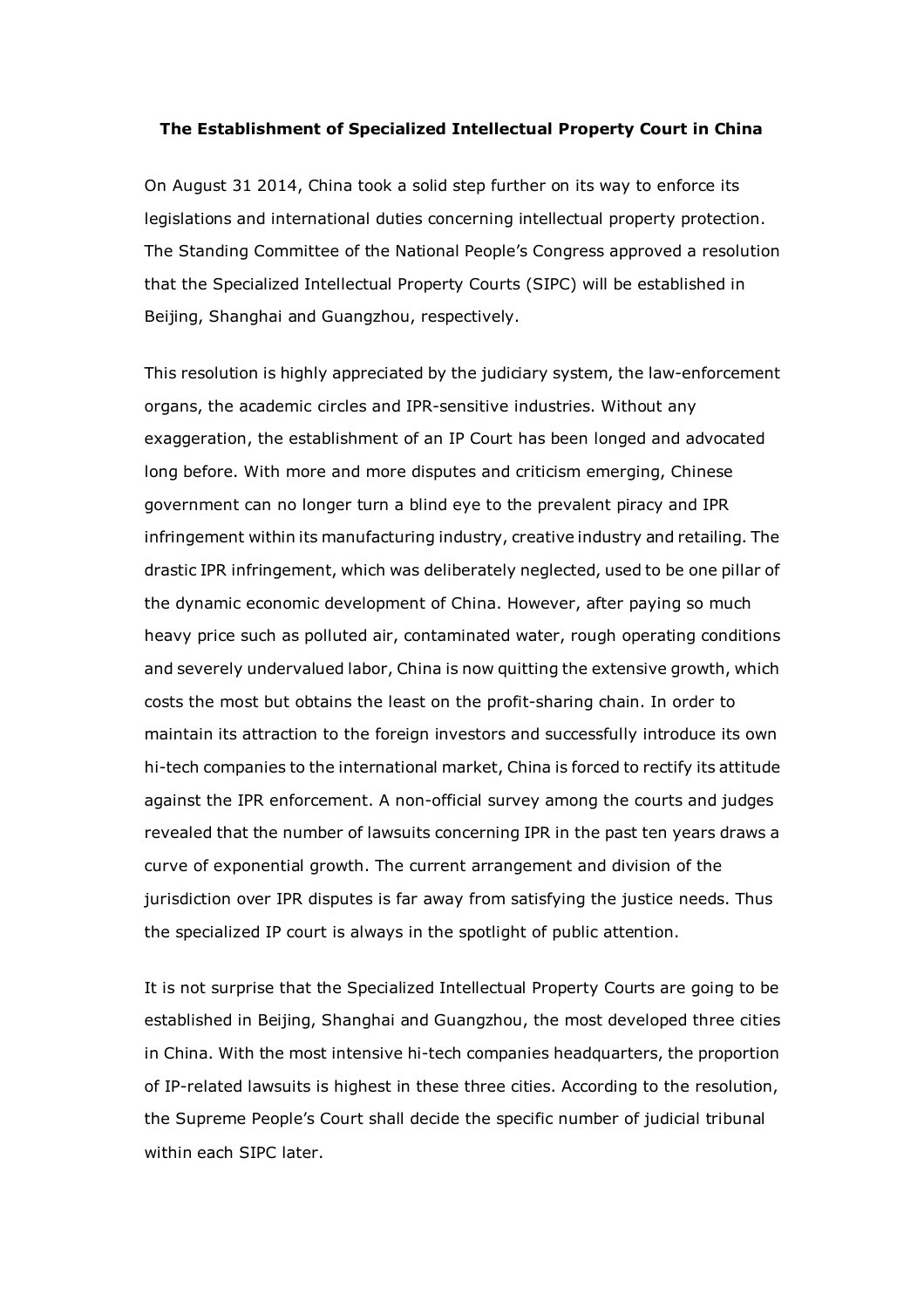The resolution also made it clear that the SIPC enjoy the specialized jurisdiction over the first trial of civil and administrative disputes concerning patent, new species of vegetation, layout design of integrated circuit and know-how. The administrative lawsuits brought against the administration under the governance of State Council will be heard by the SIPC in Beijing. As to the geographical division of the jurisdiction, it adopts a mode that is similar to the circuit court. With in the first three years since the establishment, each SIPC shall be the competent judicial organ to hear all the first trial of IP lawsuits mentioned above brought about within its administrative division. Speaking of the vertical coordinate of the SIPCs, they are designed to be the equivalent to the Intermediate People's Court. The SIPCs shall review the judgments of those civil and administrative lawsuits concerning copyright and trademark. And the Higher People's Court within the same administrative region shall hear the appeal of the judgment of the first trail made by the SIPCs.

According to the resolution, the SIPCs are under the supervision of (i) the Higher People's Court within the same administrative region, (ii) the Supreme People's Court and (iii) the People's Procuratorate.

The Standing Committee of the local-level People's Congress shall have the final say on the appointment and dismissal of the chief judge of the SIPCs. The SIPCs shall report to the Standing Committee.

Obvious, the resolution is just a framework arrangement. A lot of details need to be filled during the pilot term, which is decided to be three years. After the pilot term, the Supreme People's Court shall report the enforcement of this resolution to the NPC. By observing the experience generated by these three SIPCs, the NPC shall further consider to apply the new policy nationwide.

The old saying goes that Rome was not built in one day. The resolution might have been a big step, but some scholars express their concerns at the same time. Mr. Sihan ZHANG, a professor of National Judges College, former researcher of the Supreme People's Court told the journalist of Caijing that it is a regret that temporarily there will not be a specialized appeal court for the SIPCs. The appealing